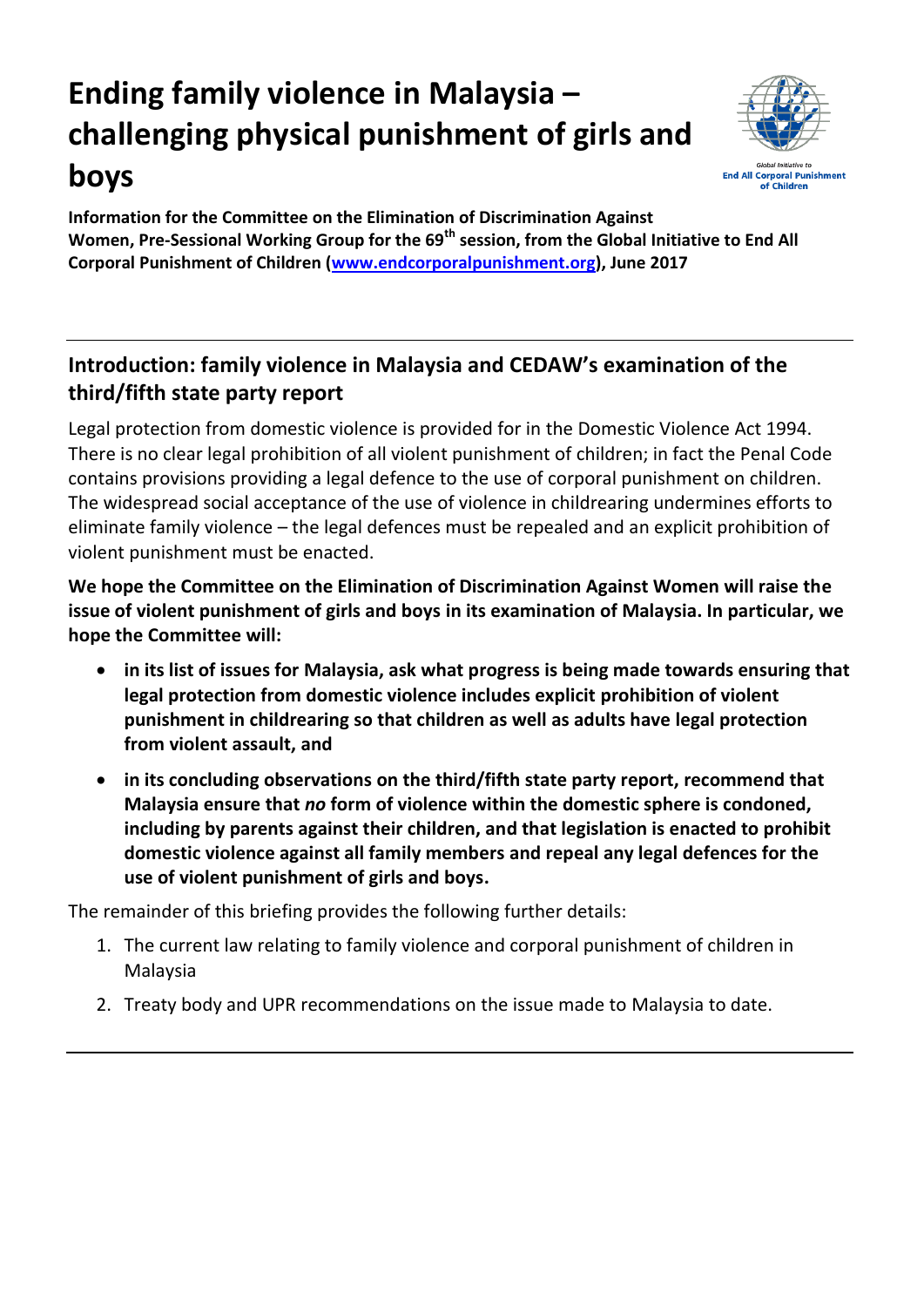## **1 Laws on domestic violence and corporal punishment of children in Malaysia** *Summary*

1.1 Protection from domestic violence in Malaysia is provided for in the Domestic Violence Act 1994. However, the Penal Code contains provisions providing a legal defence to the use of violent punishment, and the laws do not include clear prohibition of all corporal punishment.

## *Detail*

 $\ddot{\phantom{a}}$ 

- 1.2 Article 89 of the Penal Code 1936 states: "Nothing, which is done in good faith for the benefit of a person under twelve years of age ... by or by consent, either express or implied, of the guardian or other person having lawful charge of that person, is an offence by reason of any harm which it may cause, or be intended by the doer to cause, or be known by the doer to be likely to cause, to that person: Provided that this exception shall not extend to (a) the intentional causing of death, or to the attempting to cause death; (b) the doing of anything which the person doing it knows to be likely to cause death for any purpose other than the preventing of death or grievous hurt, or the curing of any grievous disease or infirmity; (c) the voluntary causing of grievous hurt, or to the attempting to cause grievous hurt, unless it be for the purpose of preventing death or grievous hurt, or the curing of any grievous disease or infirmity; (d) the abetment of any offence, to the committing of which offence it would not extend." Article 350 prohibits criminal force but states by way of illustration that caning of a scholar by a headteacher does not amount to criminal force. Article 499 confirms that a schoolmaster's authority is derived from a parent.
- 1.3 Children have limited protection from violence and abuse under the Child Act 2001, the Penal Code 1936, the Guardianship of Infants Act 1961, the Domestic Violence Act 1994 and the Islamic Family Law (Federal Territories) 1984.
- **1.4 Prohibition of all violent punishment of children – which is critical in laying the legal foundations for efforts to reduce child abuse and domestic violence – requires an explicit ban in legislation. We hope the Committee will urge the Government of Malaysia to enact legislation as a matter of priority to clearly prohibit all corporal punishment of girls and boys and repeal any legal defence for its use.**
- **2 Recommendations by human right treaty monitoring bodies and during the Universal Periodic Review**
- 2.1 The Committee on the Rights of the Child has recommended to Malaysia that legislation be enacted to explicitly prohibit corporal punishment in all settings in 2007.<sup>1</sup>
- 2.2 Malaysia was examined in the first cycle of the Universal Periodic Review in 2009 (session 4) and received a recommendation to outlaw corporal punishment in the home.<sup>2</sup> The Government did not clearly accept or reject the recommendations, but declared that abolition of caning of children as a sentence of the courts was an "immediate concern".<sup>3</sup> The Government rejected recommendations to prohibit made in 2013, $^4$  stating "Malaysia is unable to support this recommendation as it equates torture, cruel, inhuman or degrading treatment and punishment with corporal punishment which is a valid and legal form of punishment in Malaysia."<sup>5</sup>

<sup>1</sup> 25 June 2007, CRC/C/MYS/CO/1, Concluding observations on initial report, paras. 48, 49, 57, 58, 77 and 78

 $^2$  5 October 2009, A/HRC/11/30, Report of the working group, para. 106(11)

 $^3$  5 October 2009, A/HRC/11/30, Report of the working group, para. 56

 $^4$  4 March 2014, A/HRC/25/10/Add.1, Report of the working group: Addendum, para. 9

<sup>&</sup>lt;sup>5</sup> 4 March 2014, A/HRC/25/10/Add.1, Report of the working group: Addendum